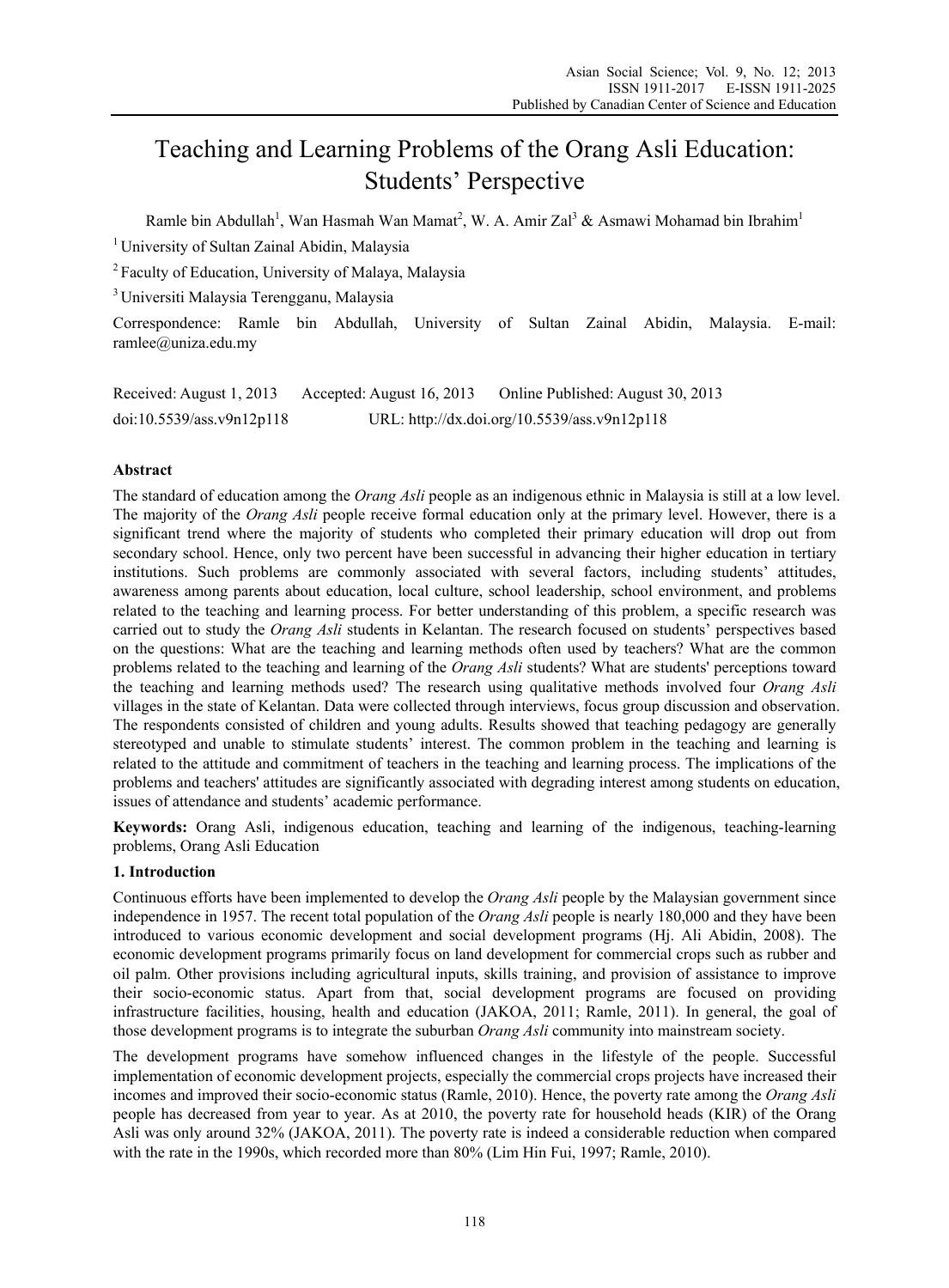Despite changes in their lifestyle from an economic standpoint, however, the educational level of the *Orang Asli* has not experienced dramatic changes. Based on examination performance at the primary and secondary school level, the accomplishments of the *Orang Asli* students were still far lagging behind in comparison to students from other ethnic groups in Malaysia. Hence, several identified factors are associated with the poor performance. The most common and obvious factors are local culture, geographical areas as they live in the forest settlements, the attitude of local leaders, support agencies and problems related with the teaching and learning process.

# **2. Background of the Problem**

The Malaysian Government has given serious attention to improving the education level of the *Orang Asli* people. This responsibility is reflected through the development of a comprehensive education plan in each Five-Year Development Plan and the Long Term Development Plan of Malaysia (EPU / UNDP, 2011). Generally in every Five Year Plan, the government strategically planned to increase human resources through improving the education system and learning facilities including enhancement of teacher professionalism.

Education is also one of the National Key Results Areas (NKRA), which was launched in 2009. With regard to the NKRA, the Malaysian government targeted that by 2012, all students would acquire the basic reading and writing skills after three years of schooling (EPU / UNDP, 2011). By 2015, the Malaysian Government is targeting all children in this country to have at least primary education.

The *Orang Asli* children are not to be left behind in the focus of national educational development. Enormous efforts have been made since independence in 1957 up to now which aimed to improve the standard of formal education to those who live largely in rural areas. JAKOA is the development agent to execute the government's short-term and long-term development plans (Zainal Abidin Hj Ali, 2012). Among the programs are the introduction of specific strategies and incentives such as the Education Assistance Scheme, 2010 Educational Development Action Plan for the *Orang Asli* Community, Friendly Teaching Programs, motivational programs, Mini Hostels Program, as well as special awareness programs for the parents of *Orang Asli* students (JAKOA, 2011).

Despite the implementation of such efforts for the *Orang Asli* students, it is still a challenge to upgrade their standard of education which has yet to experience huge changes. The problem of school dropout is still high. The most serious and significant dropout cases occur during the transition from primary school to secondary school (Hasan Mat Nor, 1997). From 2005 to 2010, the number of dropout cases in secondary schools was triple compared to the actual enrolment in primary schools (JAKOA, 2011). In addition, the students' academic performance is still at a very low level. According to the *Orang Asli* Strategic Development Plan (JAKOA, 2011), the percentage of the *Orang Asli* students who passed the public examinations in primary and secondary schools was small. This significantly gives impact that only 880 of the *Orang Asli* students have completed their tertiary education between 1971 and 2010.

Previous researchers such as Hasan Mat Nor (1997), Razaq Ahmad et al. (2011), and Hood Salleh Abdullah, Ramle (2010) described that several factors relatively have certain impact on the students' education. The most significant problems are the state of poverty, communication, attitudes, social prejudice in context with relationship with the external community, the influence from dropout friends, teaching and learning facilities available in the school, their culture of not taking education as a serious matter, natural geography and marriage at a young age.

Apart from the abovementioned factors, instructional or pedagogical factors have also been described by researchers as other factors that create educational problems for the *Orang Asli* students. Razaq Ahmad et al. (2011) stated that students do not like fierce and strict teachers, in addition students are demotivated by the old streotype of teaching techniques. For example, students are quite fed up when teachers often take them to just watching TV (Astro) during a learning and teaching session in school. A study carried out by Aminuddin et al. (2012) has found the same indication. Students are actually eager and ready to learn when there is a new enrichment pedagogical approach such as 'edutainment'. Lessons should be delivered to students through the fun approach but appropriate to their needs. This aspect is studied in more detail by the writer and the findings are further discussed in this article.

## **3. Model and Methodology**

This study is based on the GPILSEO education development model. According to Abdul Razaq et al. (2011), the GPILSEO model derived from the Te Kotahitanga model introduced to 33 secondary schools in New Zealand from 2004-2007 which aimed to develop a culturally responsive pedagogy. This model was first designed to improve the achievement of the Maori students based on an effective teaching concept. The model was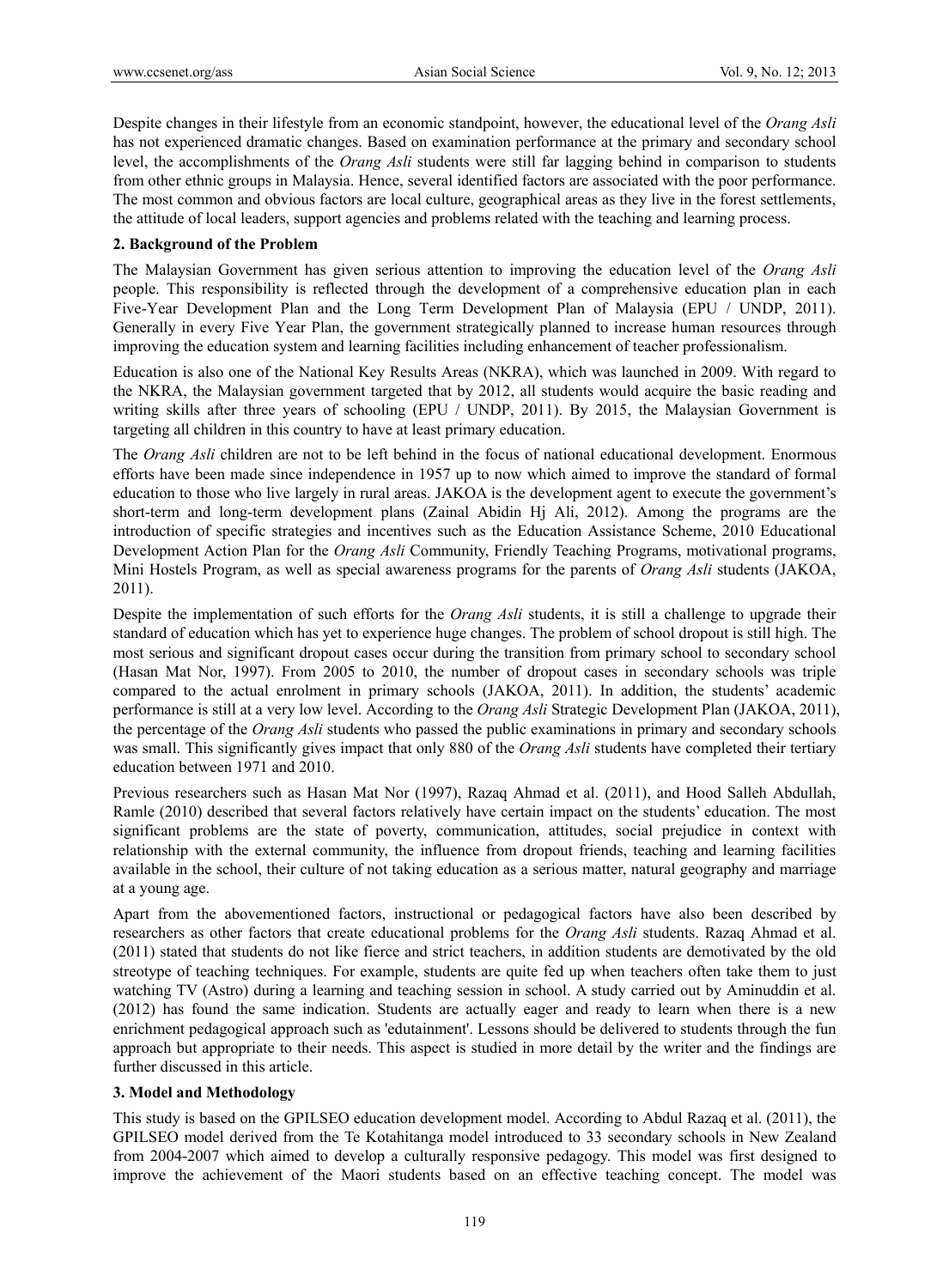developed through strategic implementation and culture-conscious processes found in each Maori's tribe. Several aspects were taken into consideration which include interaction among participants, educational content and the pedagogical process. The Te Kotahitanga model was developed based on suggestions and opinions voiced out by the Maori students who conveyed their appropriate needs at school.

In addition, the Te Kotahitanga model has developed several GPILSEO elements for further reference (Bishop, 2010). These elements are the goals, pedagogy, institutions, leadership, the spread, evidence and ownership. The elements are described in Table 1.

Table 1. Elements of the GPILSEO educational development model

| NO. | <b>ELEMENT</b> | <b>DESCRIPTION</b>                                                                           |
|-----|----------------|----------------------------------------------------------------------------------------------|
| 1   | Goals          | Develop goals and visions of the school, as well as the objectives in developing students'   |
|     |                | educational performance.                                                                     |
| 2   |                | Development of a new pedagogy to change traditional educational practices and to improve     |
|     | Pedagogy       | achievement.                                                                                 |
| 3   | Institution    | Develop an organizational structure or agents of change for the school to support students   |
|     |                | learning                                                                                     |
| 4   | Leadership     | Creating a responsible, proactive and effective leadership.                                  |
| 5   | Spread         | Disseminate educational reforms to teachers, parents, community members and other            |
|     |                | agencies, and also provide insights for those parties to play their roles in improving the   |
|     |                | students' educational achievement.                                                           |
| 6   | Evidence       | Develop and use appropriate measures to assess students' achievement as a way to improve     |
|     |                | teaching.                                                                                    |
| 7   | Ownership      | Create opportunities for all to participate in educational reform and to let them understand |
|     |                | what is happening.                                                                           |

Source: Russell Bishop et al. (2010)

However, this study solely focuses on the pedagogical element. In view of students' perspective, this element is said to have a significant correlation with students' achievement progress.

This study was done for three (3) months, from August to October 2011. The subjects of the study were people from the *Temiar* tribe in Gua Musang, Kelantan, focusing on two tribal settlements, namely Pos Pasik and Pos Blau. Both settlements were selected because they have a primary school and other related facilities, including hostels.

The data were collected from the respondents who are studying at the primary and secondary schools. The data were collected through interviews, which were done individually and in groups (focus group discussions), observation and document analysis. The data were collected through various techniques to provide a better picture of the pattern and to clarify the issues studied. Process analysis was based on the following procedures: (i) review and data refinement (ii) data organisation based on pre-set themes, and (iii) data coding.The data analysis process is chronologically shown in the following figure.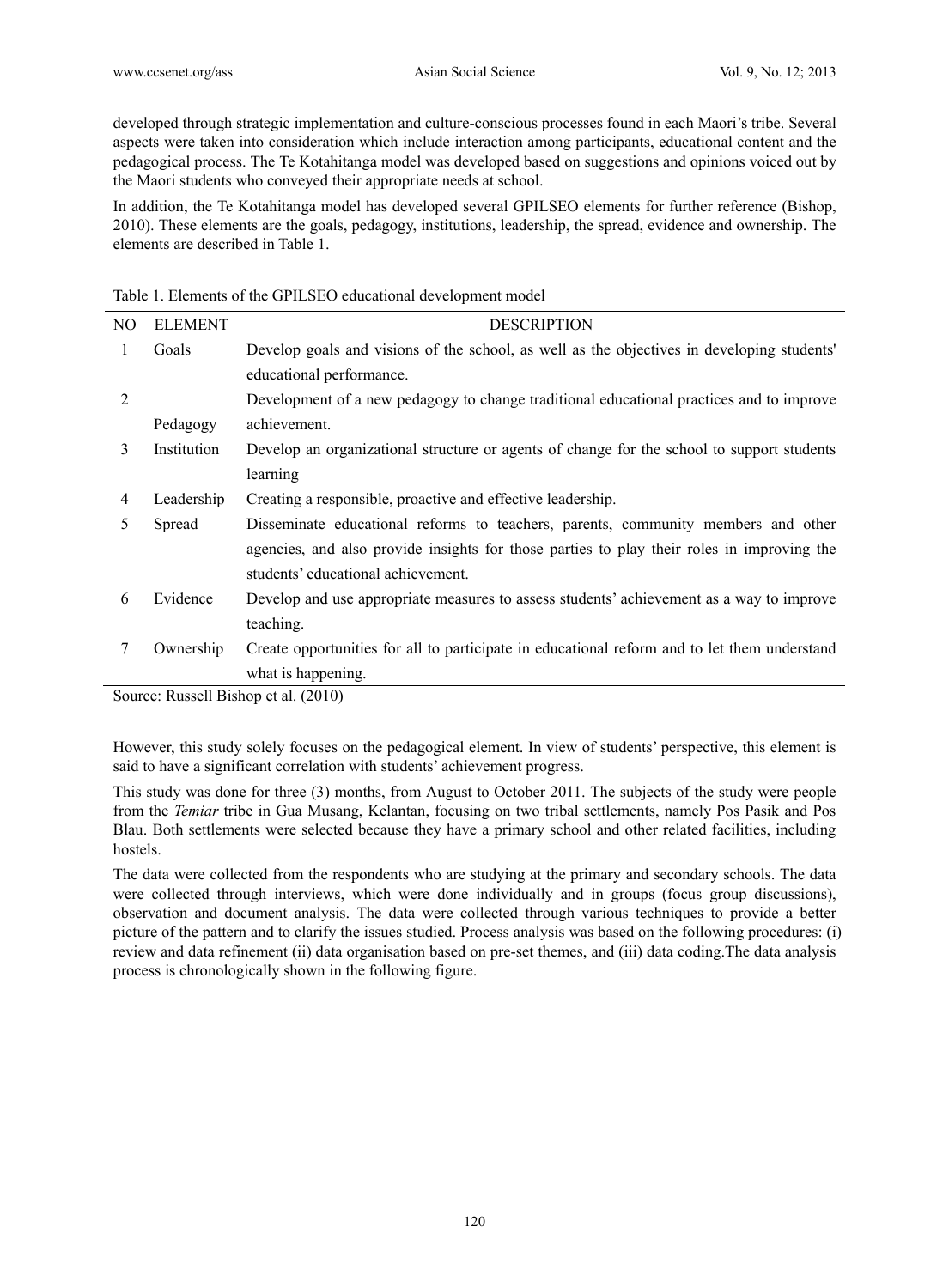

Figure 1. The process of data analysis

#### **4. Findings**

Many negative comments from various education stakeholders have been made regarding the *Orang Asli*  students. The most common comments are low self-esteem, lack of interest in school, not doing their revision, introvert, and having difficulty mixing with other races in the school. There is also an impression that the *Orang Asli* students are slow learners with learning difficulties and dyslexia (Juli Edo, 2012; Suhaimi Safari, 2012).

Such comments certainly do not reflect the overall attitudes of the students in recent decades. A study carried out by Abdul Razaq Ahmad et al. (2011) found that some of the *Orang Asli s*tudents do have a positive outlook on education and they do think that education is important in their lives and for their families. Some students also put extra efforts to be at par with the other students of different races. These students realize that education is the only means for them to plan and build a better future.

Another study on students of the *Temiar* tribes also concluded similar findings. The students generally have a positive outlook on education. Most of them have high interest in education and aspired to get a good career through education (Ramle bin Abdullah & Faridah binti Mat, 2012). Hence, in discussing educational problem of the *Temiar* students, it can be considered that there is no significant relation between academic achievement with their attitudes and interest. Instead, the problems should be viewed in a more comprehensive context and from various dimensions. One of these is the issue in teaching and learning or pedagogy used by teachers. Research on students' perception has found several significant indicators and described as follows:

#### 1) Diverse and various teaching methods

Students generally prefer teachers who teach using various teaching methods. According to Abdul Razaq et al. (2011) students prefer teachers who love telling stories, using local language or language that is easily understood, asking questions, singing, provide educational games, joking, using computer, giving exercises, watching TV/Astro, play / games and a tour around the school.

However, results of the interviews indicate that problems are faced by the students in this context. Some students said their teachers did not encourage them, instead these teachers always looked down on their students, teachers were not caring and did not give enough attention to the students. Some students also said they were depressed during the lesson because the teachers always punished them.

Some other problems mentioned were related to the teaching methods. There are findings on the attitudes of teachers especially their integrity, for example their punctuality; some teachers often skipped the class and did not take their teaching duties seriously. These negative attitudes had negative impacts on students. Apart from that, there are also teachers who have high expectation on the *Orang Asli* students to easily adapt with the mainstream system. Hence, they focus on and use the same teaching approaches as those in the mainstream system. This approach is not in line with the views of the teaching and educational experts that teachers' teaching approach must be appropriate to the status, ability and students' level of thinking.

#### 2) Relationship with teachers

The teaching and learning process will proceed smoothly and effectively through good relationships between teachers and students. According to Ishak Haron and Koh Boh Boon (1985), good teachers must know their students closely and have the attitude to teach and educate them so that students can develop their personality perfectly in all aspects -- cognitive, affective, and others.

The majority of teachers at the *Orang Asli* settlements are not locals but most of them do try to get closer with the local students and the villagers. It is good if the teachers are able to speak the *Temiar* language after several years of teaching in the village.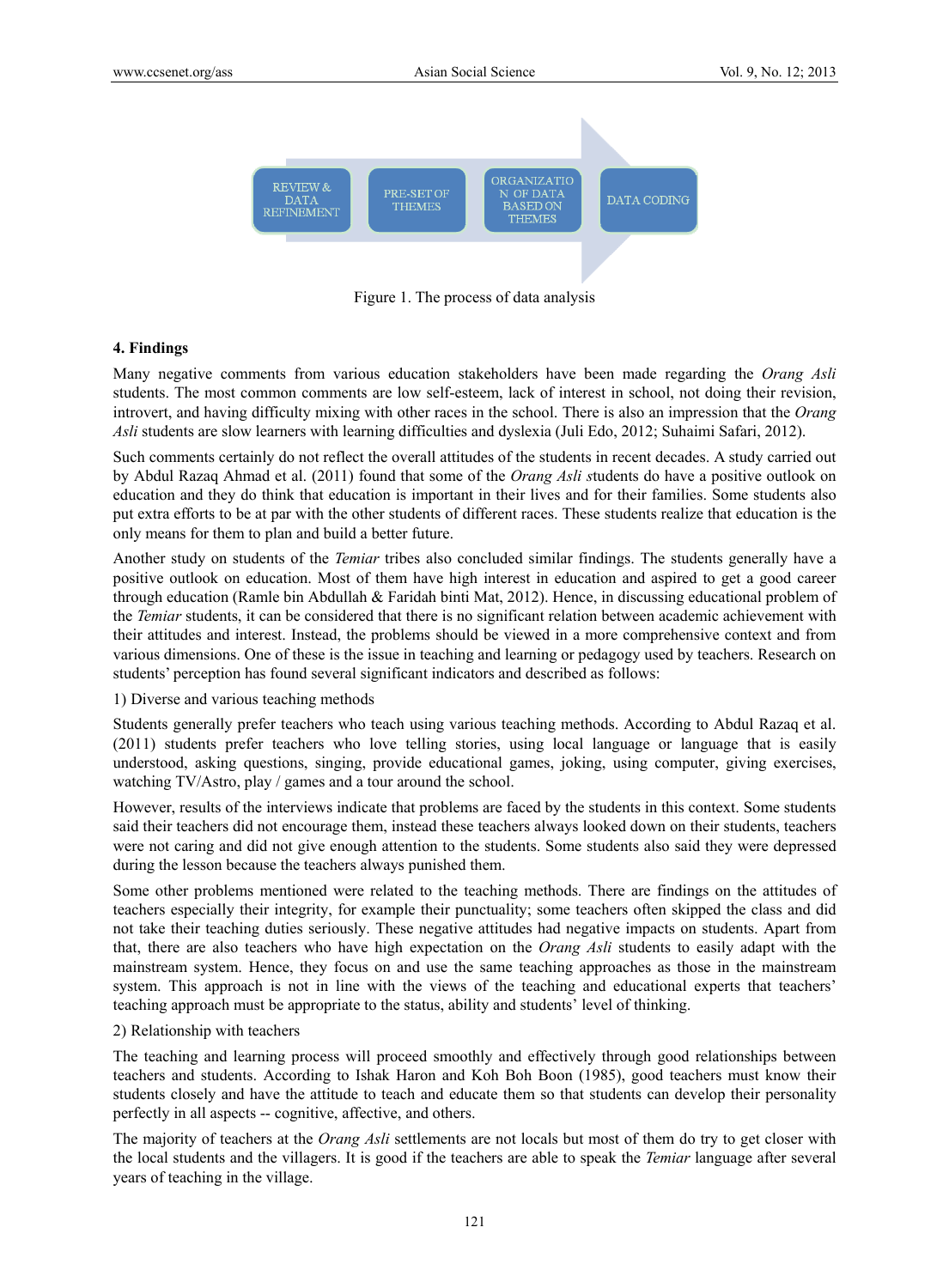However, results of the interview show that a number of teachers have negative attitudes in the context of relationship with their students. There are teachers who are not willing to live in the *Orang Asli* villages because they find it difficult to adapt with the local people. They consider their students' lives and the living environment as so foreign. Consequently, the teachers do not really play their role in promoting the students to come to school

In the classroom, some teachers show discrimination against the *Orang Asli* students. Some teachers prefer to approach and give attention to good students and neglect the other unfortunate ones. Apart from that, not all students receive educational aid.

## 3) Language barrier

The teaching and learning process involves communication between teachers and students. Educators agree that teaching is not a one-way flow of knowledge from a teacher to students. It involves interactions between teachers and students, interaction with teaching materials and methods used to achieve the specified objectives (Ishak Haron & Koh Boh Boon, 1985). This opinion can be defined in a way that language is the means of communication and it is very important in the process of transferring knowledge (Salhah, featuring Abdullah & Mohd, 2007). Failure in communication will distrupt the learning process, lessons will be less effective and teachers will beunsuccessful in attracting students to follow their lessons.

Interviews with students revealed that some teachers are unsuccessful in establishing good communication during the teaching and learning process. Some of the students said they could not understand the lesson delivered by the teacher as they did not understand the language used. The majority of teachers are Malays who are unable to speak the *Temiar* language to deliver their lessons. This situation has caused a number of students, particularly students in level one (from year one to year three in primary education) to not understand what is being taught.

# 4) Teacher training

In recent years, the Ministry of Education has seriously focused on teachers'needs especially those in the rural areas, including in the *Orang Asli* schools. Most teachers are well trained who have received formal training at the teaching colleges. Nevertheless, some teachers confessed that they were unable to fully use their skills. The implication is students consider some teachers do not know how to teach, so they find school is not fun and lose interest in learning.

## 5) Management of extra learning activities

Learning activities beyond the school hours were acknowledged by students as one of the activities that can improve their achievement in education. However, the approach taken by the school was considered as not appropriate with the local culture and geographical environment. For example, extra classes were held by the school at night. This activity is deemed crucial, but it is considered not suitable with the dark environment asstudents who live far away from the school are unable to come. In addition, it is difficult for parents to send their children to school at night.

## **5. Conclusion**

This study found several significant issues of teaching and learning. One of the issues is teachers' role in the process. Keep in mind that the main task of a teacher is facilitating student learning. To fulfill this task, teachers must know how to create a condition conducive to achieving their learning objectives (Ishak Haron & Koh Boh Boon, 1985). In other words, teachers should create conducive conditions to motivate students and promote their interest to learn in order to achieve the optimal level of achievement.

Descriptions on the relevant findings of previous studies show that the *Orang Asli* students have a relatively low educational achievement due to significant problems related to teaching and learning methods. Without denying the problems on the part of students' self-learning ability and other problems, it can be concluded that the students did perceive teaching problems in various domains as the aforementioned. Those problems deflate students' interest in learning and thus affect the quality of their academic achievement. This situation is clearly illustrated in the following Figure 2: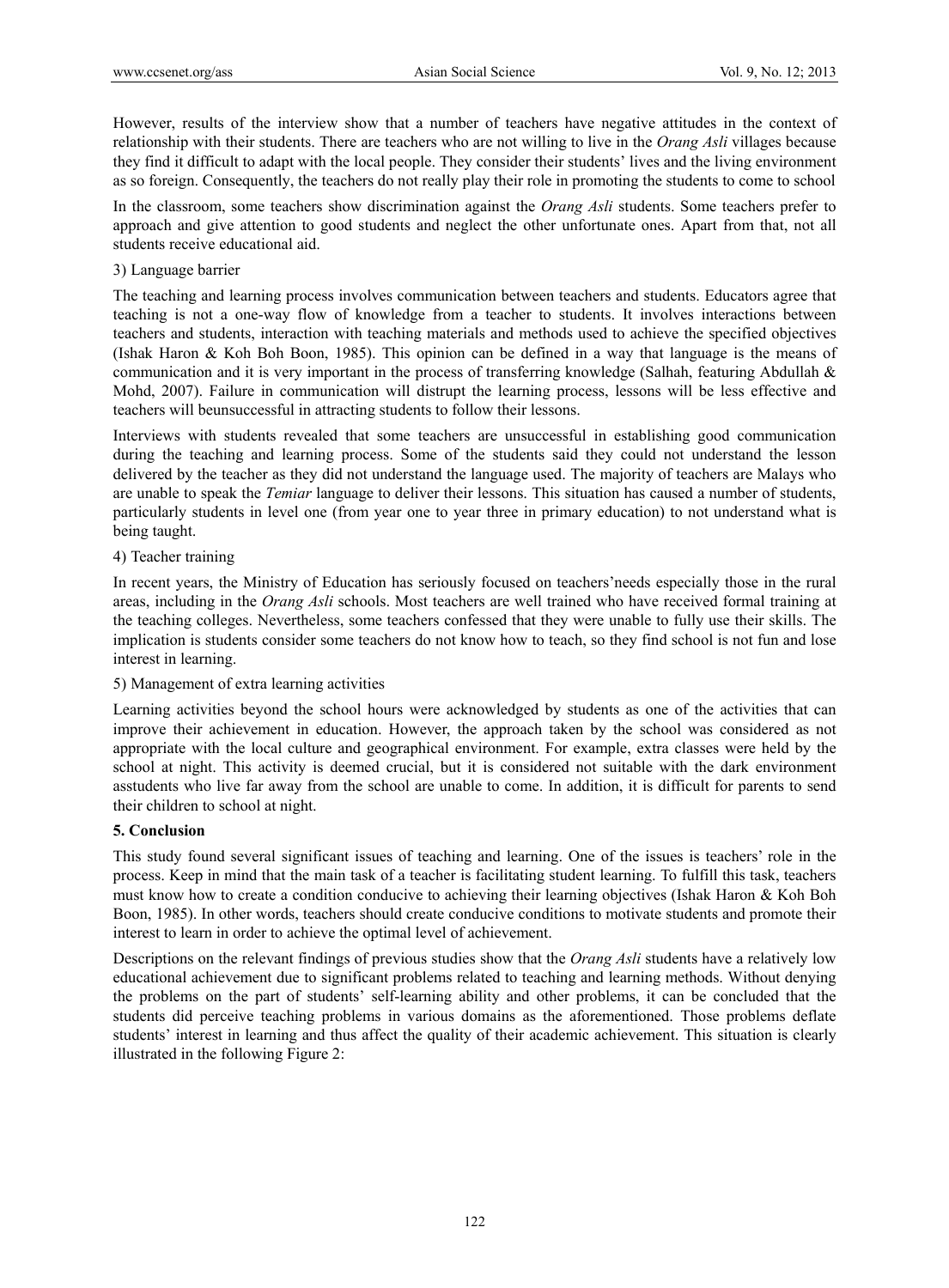

Figure 2. Students' perspectives on the teaching-learning problems

In conclusion, several efforts to improve the teaching and learning process need to be taken seriously in the hope of enhancing the academic quality ofthe *Orang Asli* students. Various problems in teaching such as teaching methods, social relationship with students and language barrier, need to be solved so that the learning process can be implemented effectively. In addition, improvement and prompt actions to address those areas including issues related to teachers' skills and academic activities will motivate students to be more interested in their education.

### **References**

- Abdullah, R., & Mat, F. B. (2012). Educational potency of the Orang Asli students in the State of Kelantan. Perspectives of the Department of Orang Asli Development (JAKOA). In Abdullah et al. (Eds.), *Education and Orang Asli in the mainstream.* Kuala Terengganu: Unversity of Sultan Zainal Abidin.
- Abdullah, R. (2010). The Development and Socio-Economic Transformation of the Orang Asli in Malaysia: Examples Among the Orang Asli Community in the State of Terengganu. In T. Kawabe (Ed.), *Issues and Challenges in Regional Policies Under Globalization.* Takasaki: Takasaki City University of Econimic.
- Abdullah, R. (2011). Poverty among the indigenous people (Orang Asli): Cases In Terengganu. In I. C. Omar (Ed.), *Issues & strategies in poverty eradication.* Kota Bharu: Universiti Malaysia Kelantan.
- Abdullah, R., & Salleh, H. (2010). Dropout Cases of the Orang Asli Students: Case Study of the Orang Asli in The State of Terengganu. In Kamarga et al. (Eds.), *International Seminar Comparative Studies in Educationl System Between Indonesia and Malaysia*. Bandung: Rizqi Press.
- Abdullah, S., & Mohd, A. (2007). *Teachers as mentors*. Kuala Lumpur: PTS Professional.
- Ahmad et al. (2011). *Education and Career Directions of the Orang Asli Students Pahang*. Bangi: Malaysia National University (Research Report).
- Ali, Z. A. H. (2008). Peranan Jabatan Hal Ehwal Orang Asli(JHEOA) Dalam Pembangunan Masyarakat Orang Asli. In D. M. Redzuan & S. S. Gill (Eds.), *Orang Asli: Isu, Transformasi and Cabaran*. Serandg: Universiti Putra Malaysia.
- Ali, Z. A. H. (2012). Pelan Tindakan Pembangunan Pendidikan Orang Asli 2001-2010: Satu penilaian. In Abdullah et al. (Eds.), *Education and Orang Asli in the mainstream.* Kuala Terengganu: Unversity of Sultan Zainal Abidin.
- Aminuddin et al. (2012). Edutainment in the Malay Language Teaching for Adult Learners of the Orang Asli and the Native People of Pahang. In Abdullah et al. (Eds.), *Education and Orang Asli in the mainstream.* Kuala Terengganu: Unversity of Sultan Zainal Abidin.
- Bishop et al. (2010). *Scaling up education reform: Addressing the politics of disparity.* Wellington: Nzcer Press.
- Edo, J. (2012). Educational Plan for the Orang Asli: Hope and Opportunities. In Abdullah et al. (Eds.), *Education and Orang Asli in the mainstream.* Kuala Terengganu: Unversity of Sultan Zainal Abidin.